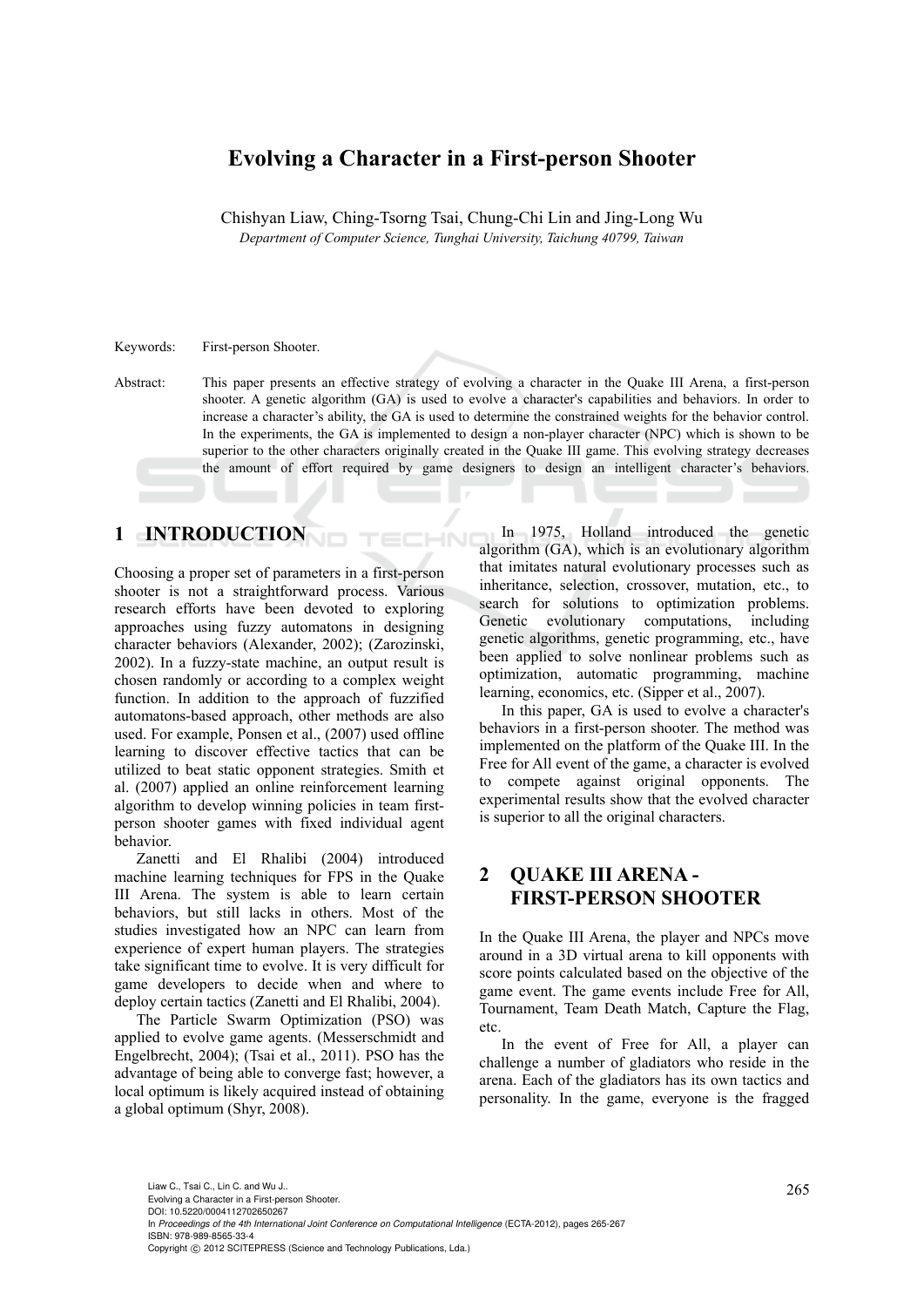target of others to get score points.

The health of a fighter is displayed as a number. Health is lost if a combatant is wounded or fragged and can be regained by running through the health bonus in an arena. The game ends when the time limit has been reached, or if a combatant reaches a specified score.

A character may have its own strategies, such as attack or retreat in the game. Some tactics may be self-preservative or aggressive. Each tactic consists of a few behaviors. Finding suitable parameters for an intelligent character's strategies and behaviors is of major interest in this paper. These parameters include attitudes used in fighting, offense or defense, attack or ambush, vengefulness or frag easy target, etc. The released Quake III source codes are used for modification. The favorite goals, tactics, and behaviors of a character can be altered in external files. These files will be loaded prior to a game so that the character's actions in the game can be changed accordingly.

# **3 THE EVOLVING METHOD**

This section introduces a strategy of evolving an intelligent gaming character which is able to win in the first-person shooter, Free for All in the Quake III Arena.

SCIENCE AND TECHN

#### **3.1 Designing the Behaviors**

An AI mechanism is available for players to create a character. The Dynamic Linking Libraries (DLLs) consist of bot AI open source and bot AI library, which can be called by the main program of the Quake III during a game. The external bot files, which specify a character's name, weights setting, and so on, will be loaded by programs of bot AI library before a character joins the game.

The bot AI library is responsible for loading the external bot files, perceiving and acting of a bot, and controlling of certain bot's behaviors. The bot AI open source controls most of a bot's behaviors. In addition, a strategy and an action will be also determined according to the description of a bot's behaviors and parameters in the external bot files.

#### **3.2 Evolution of a Character**

A bot's abilities, behaviors, etc. are described in parameters in the external bot files. A genetic algorithm is applied to modify those parameters described in the external bot file based on the progress of a game.

Initial values are randomly generated for those parameters before optimization begins. The character is then allowed to play in a game; at the end of the game, the performance of the character is evaluated and a new set of parameters is decided accordingly. The optimization process is repeated until a stopping rule is met. The behavior parameters are adjusted by the GA approach dynamically to yield the best solution.

#### **3.3 Evolution in the Game**

Genetic algorithm is applied to search for an optimal solution. The best agent evolves from inheritance, selection, crossover, and mutation after generations. Initially, randomly-selected individuals, which are possible solutions to the best strategy in a game, are created. Their performance is evaluated based on a preset fitness function after a generation.

The goal in the game is to kill as many bots as possible while trying not to be fragged. The fitness function for bot i is defined as:

$$
f_i = \alpha \times k - \beta \times d \tag{1}
$$

where k is the number of bots killed by bot i, d is the number of times bot i was fragged to death, and  $\alpha$ and β are the weights of kill and death, respectively. Agents with high fitness values can breed their offspring. The evolution process is repeated until an optimal solution is found or a maximum number of generations is reached.

The strategies of an agent's behavior are encoded in a character string. Thus, the chromosomes, which are the behavior in a game, for bot *i* in generation *j*  are  $B_{ij}$ . The proposed method first generates *n* agents in which chromosomes are given randomly. Each one then takes turns playing against a built-in bot, which is controlled by the Quake III AI. The performance of all agents is then evaluated according to Eq. (1). The chromosomes of *b* bestperforming agents are stored in a gene pool. The chromosomes of v new bots are generated by selecting these chromosomes in the pool randomly, and proceeding to a crossover operation. A mutation is completed by changing *t* of the chromosomes generated from the crossover in each bot. The v worst-performing bots in the generation are replaced by the new offspring agents. Thus, the bots of the next generation are bred by inheriting the bestperforming agents' chromosomes, as well as their crossover and mutation.